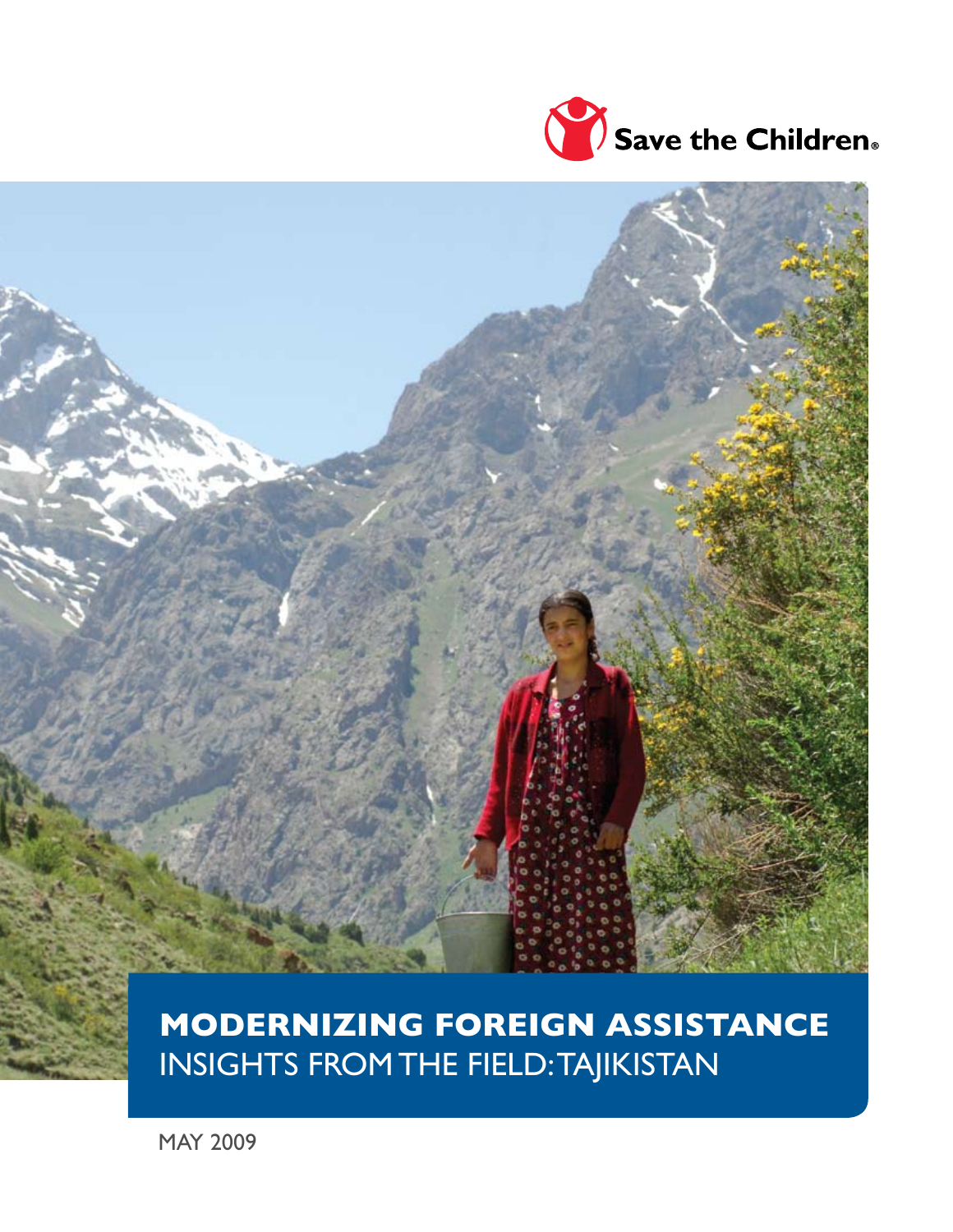*On the cover:*

*Rasht Valley in the eastern part of Tajikistan. Marhabo, 14, returned to school as part of a Save the Children project focused on getting girls re-enrolled in school through creating child-friendly environments at schools with the support of communities and children's clubs.* 

With support from the Hewlett Foundation, Save the Children USA and UK are collaborating on a research and advocacy program, examining the impact of aid at the country level and distilling best practices for policymakers.

The research contained in this report draws upon information that was gathered by Save the Children during a series of interviews and project visits conducted in Tajikistan in December 2008 by Carolyn Long, Ismoil Khujamkulov, and Bahriddin Shermatov. The research team gathered data from representatives of the United States Agency for International Development (USAID), other United States (U.S.) government agencies, international non-governmental organizations (NGOs), representatives of the Government of Tajikistan (GOT), other donors, and the beneficiaries of U.S. foreign assistance.

Save the Children is the leading independent organization creating lasting change for children in need in the United States and around the world. For more information, visit savethechildren.org.

*© Save the Children Federation, Inc. May 2009. All rights reserved.*

### Acronyms

| <b>ADB</b>  | Asian Development Bank                       | <b>ICG</b>             | International Crisis Group                                |
|-------------|----------------------------------------------|------------------------|-----------------------------------------------------------|
| <b>CDC</b>  | Centers for Disease Control and Prevention   | <b>ICSS</b>            | Joint Country Support Strategy                            |
| CAIP        | Community Action Investment Program          | <b>NDS</b>             | National Development Strategy                             |
| DA          | Development Assistance                       | <b>NGOs</b>            | Non-Governmental Organizations                            |
| <b>DAC</b>  | Development Assistance Committee of the OECD | <b>ODA</b>             | Official Development Assistance                           |
| <b>DFID</b> | Department for International Development     | <b>OECD</b>            | Organization for Economic Co-operation and<br>Development |
|             |                                              |                        |                                                           |
| <b>DOD</b>  | Department of Defense                        | PCI                    | Peaceful Communities Initiative                           |
| EU          | European Union                               | <b>PEPFAR</b>          | President's Emergency Plan for AIDS Relief                |
| <b>FSA</b>  | Freedom Support Act                          | <b>SWA<sub>D</sub></b> | Sector-wide approaches                                    |
| <b>FY</b>   | Fiscal Year                                  | U.S.                   | <b>United States</b>                                      |
| <b>GHAI</b> | Global HIV/AIDS Initiative                   | <b>USAID</b>           | United States Agency for International Development        |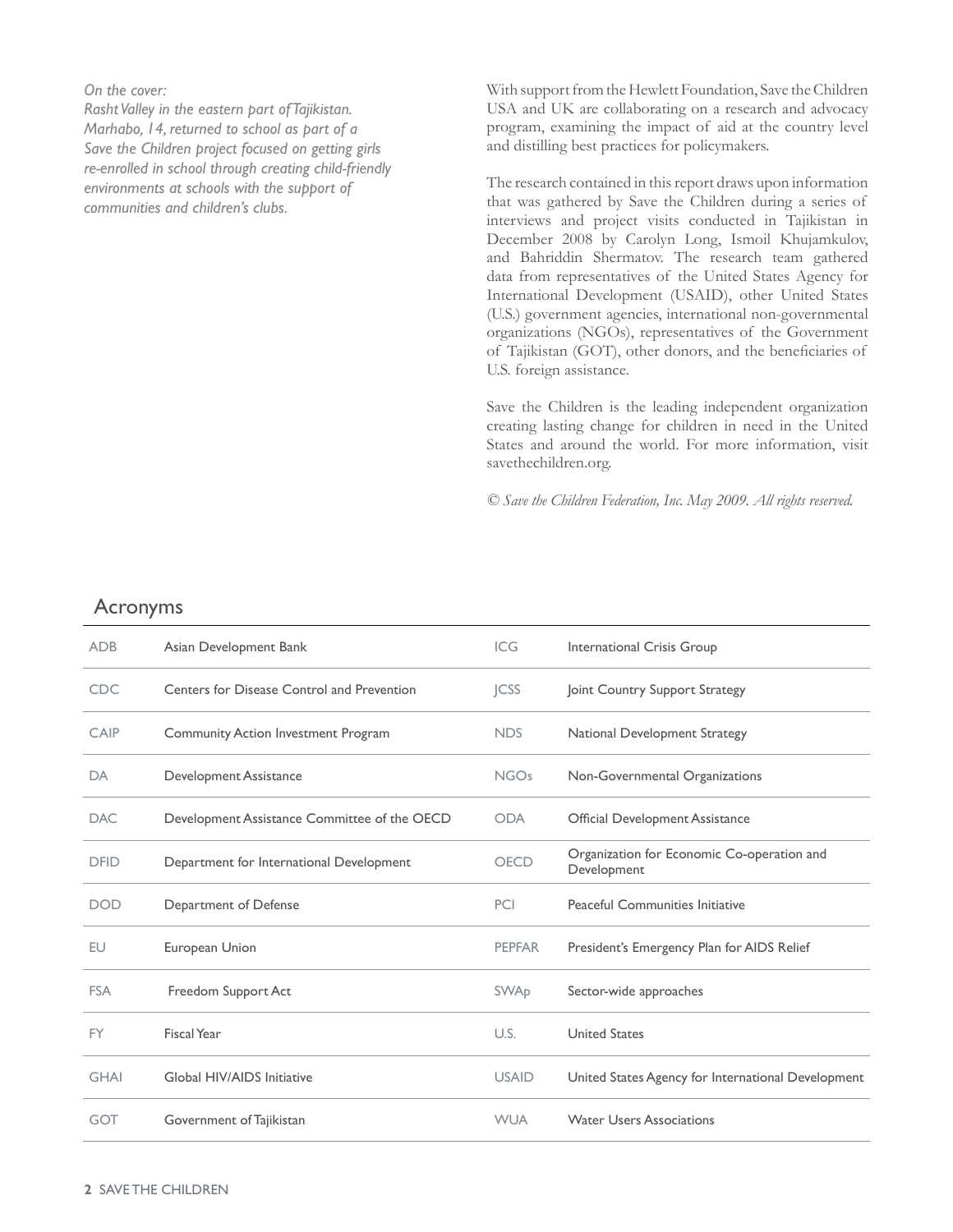Save the Children is conducting research into the effectiveness of U.S. foreign assistance and producing case studies on a series of countries in Africa, Asia and Latin America. Save the Children believes that to become more effective, U.S. foreign assistance, which should prioritize poverty reduction, needs to be modernized to better address the challenges of the 21st century. To achieve this, we offer the following recommendations for the reform of U.S. foreign assistance:

- Improve the **internal coherence and responsiveness** of U.S. government development policies and foreign assistance;
- Enhance **local ownership and long-term sustainability** of U.S. development and relief initiatives;
- Focus on **better coordination** with other partners in the development community, both national governments as well as foundations and other nongovernmental partners;
- Increase **accountability for results.**

# **Key Findings**

- **• Overseas development assistance (ODA) decreasing while need remains**: Tajikistan has significant strategic importance to the U.S., sharing an almost 1,000 mile border with Afghanistan, but this has not been reflected sufficiently in U.S. budgeting or staff. At the very time Tajikistan is becoming economically and politically more fragile, with a poverty rate of over 50 percent and remittances from abroad dropping dramatically, total overall ODA may be dropping for a third consecutive year in FY2009, from a peak of \$276 million in 2005.
- **Insufficient attention to poverty reduction:** The U.S. strategy towards Tajikistan has emphasized short-term security and stability interventions to stabilize a former Soviet Republic and more recently to shore up Afghanistan's northern neighbor, rather than the empowerment of USAID to encourage long-term and sustainable peoplefocused development. In FY 2008, only about \$21 million went to activities that can be considered 'Economic Growth' and 'Investing in People', as compared with nearly \$29 million for 'Peace and Security' efforts.
- **• Smart power, smart development**: Reducing poverty and increasing local-level entrepreneurial endeavors is what USAID does well; in Tajikistan this could both produce economic results for poor communities as well as improve attitudes towards the United States. For instance, a USAID project doing community level capacity building combined with narrowly targeted legislative reform has led farmers to use new rights to gain access to land. Yet, a relatively small portion of the U.S. assistance budget is devoted to such programs.
- **• Alternatives to national alignment**: Sometimes working closely with a central government is problematic. Our research found that many donors are unsure of the Government of

Tajikistan's commitment to development, and have concerns about the Government's poor fiduciary performance and the high turnover of staff in critical bureaucratic offices. When a national government is either unwilling or unable to fully engage and lead the development process, coordination among donors becomes critically important.

- **• Successes in capacity building at the local level:** USAID has had much greater success at strengthening the capacity of local-level government officials than with efforts to work with the government at the central level. Combined with programs for strengthening community-based organizations, citizens are increasingly empowered to advocate for their rights with local governmental authorities.
- **• Lack of authority and flexibility**: With budgets and overall strategy set in Washington, and only a tiny country office in Tajikistan (not a USAID Mission) with little decision-making power, the U.S. does not have the flexibility or authority to respond quickly to local needs and cannot coordinate easily or in a timely way with other donors or government authorities.
- **Growing role of non-OECD/DAC donors:** Increasingly important contributors to development financing globally are bi-lateral donors that are not members of the traditional donors of the Organization for Economic Co-operation and Development, Development Assistance Committee (OECD/ DAC). In Tajikistan, the Chinese provision of soft loans, expected to total approximately \$1 billion between 2006–2010, dwarfs U.S. foreign assistance. The U.S. and other traditional donors have yet to determine the best way to coordinate with these new donors. Without increased coordination, DAC donors risk losing influence and leverage with Tajikistan because non-DAC donor aid is often unconditional and therefore favored by the national government.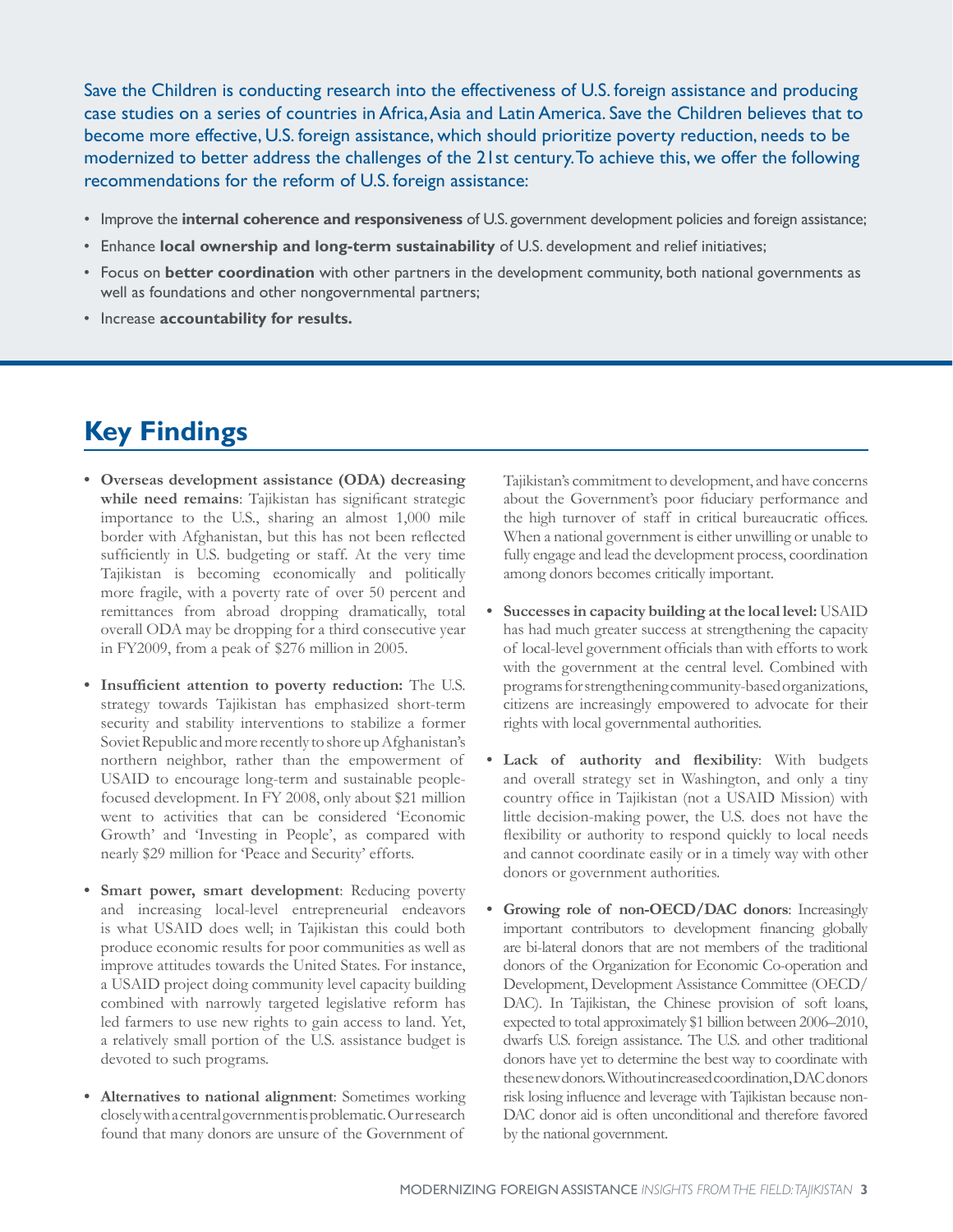## **Country Background**

The Republic of Tajikistan is a landlocked, mountainous former Soviet republic, sharing a nearly 1,000 mile border with Afghanistan. In 1991, Tajikistan gained its independence following the collapse of the Soviet Union, only to plunge into a five-year civil war from 1992–1997. Although no open conflict has erupted since then, recent reports by the Congressional Research Service and the International Crisis Group portray a country headed towards failure.<sup>1</sup>



Tajikistan is the poorest of all the former Soviet republics.2 A majority Muslim nation, the country's growing population

numbers just over  $7.2$  million<sup>3</sup> with 40 percent under  $15$ years old.<sup>4</sup> Post-civil-war recovery combined with increasing remittances from abroad brought significant improvements: an 81 percent poverty rate in 1999 dropped to 53 percent by 20075 ; and the average annual GDP growth was 8.7 percent for the period  $2000-2007$ .<sup>6</sup>

The recent global economic crisis combined with Tajikistan's heavy reliance on remittances (recently projected at over 40 percent of  $GDP<sup>7</sup>$ ) threatens to reverse gains in poverty reduction. Remittances have begun decreasing (down 35 percent from February 2008 to February 2009)<sup>8</sup> and some of the nearly one million overseas workers have already begun returning home.

The fragility of Tajikistan is underscored by the near-failure of its energy infrastructure during the last two winters, which resulted in widespread power cuts. There is also a heavy dependence on imported food — 56 percent of the population is undernourished.<sup>9</sup>

#### Foreign assistance to Tajikistan

Since 1991, with the fall of the Soviet Union, international donors have provided assistance to Tajikistan as part of their efforts to assist former Soviet republics in their transition to pluralism and free market economies.

As a result of its civil war, almost half of all donor aid through 2002 was provided for humanitarian purposes, including food aid.

Figure 1: Total ODA has declined rapidly at a time of heightened need for this country, the poorest of all former Soviet republics.<sup>10</sup>

# **Figure 1: Total ODA to Tajikistan 1992-2007 (net disbursements)**

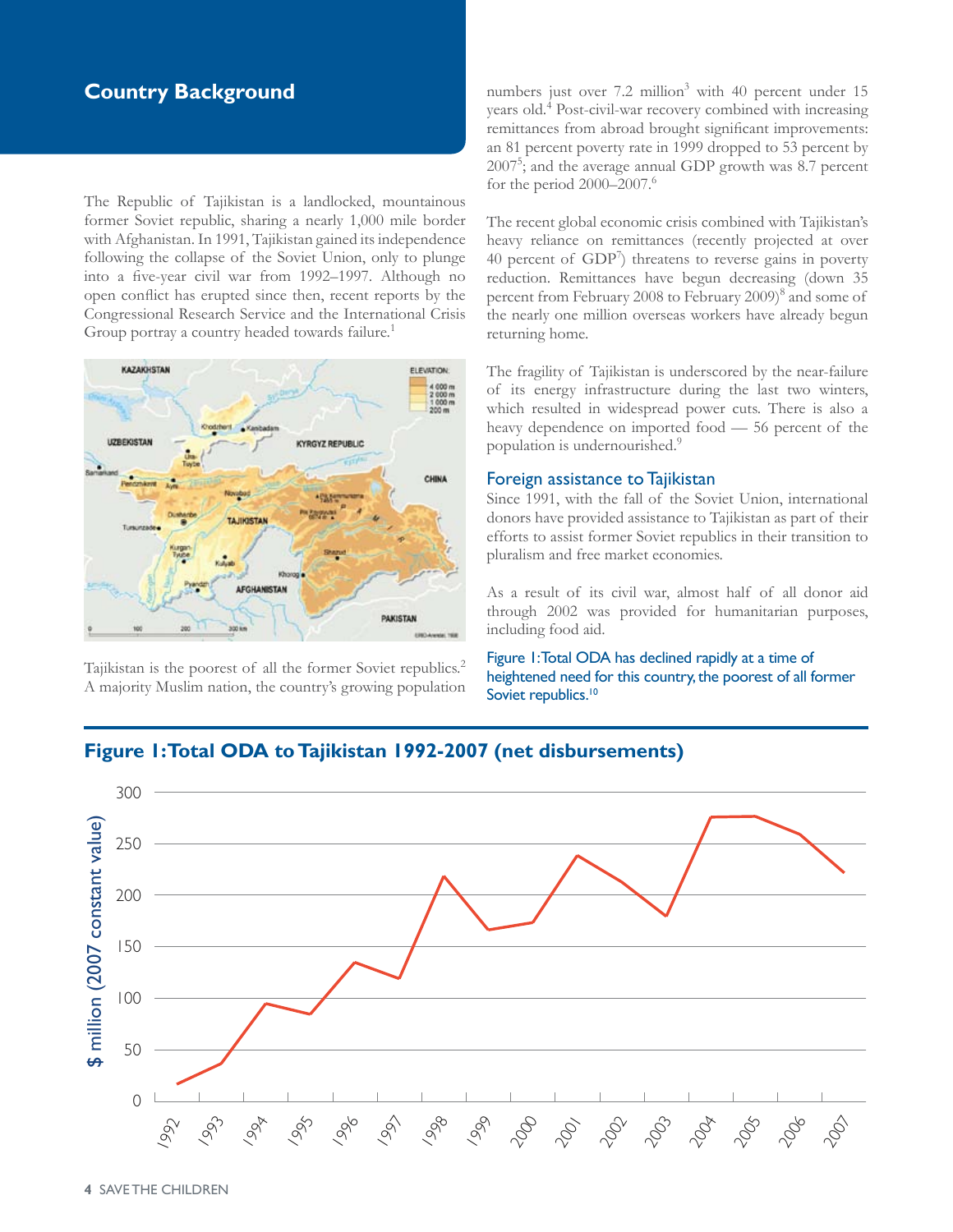## **Figure 2: Top Ten Donors of gross ODA (2006-2007 average) US\$ (millions)**



Figure 2: The top ten donors to Tajikistan are multilateral entities, including the EU (66 percent) and other DAC donors (33 percent). Non-traditional donors, like the Arab agencies in ninth place, play an increasingly important role in the aid landscape. Note that these OECD data do not include Chinese soft loans.<sup>11</sup>

With the end of the civil war in 1997, donors began providing aid for economic growth, agriculture, health and education.<sup>12</sup> Recently, there has been a renewed focus on food security in recognition of Tajikistan's heavy dependence on imported food and high rates of malnutrition.

Over the last 16 years, total official development assistance (ODA) to Tajikistan has generally trended upwards, albeit erratically, peaking at \$276 million in 2005. However, since then some donors have decreased assistance, considering that the time for post-Soviet "transitional" aid is well past.<sup>13</sup> Since 2005, aid dropped 20 percent (\$55 million) in just two years<sup>14</sup> and the decline looks set to continue, despite the European Union (EU) exhibiting renewed interest in Central Asia. 15

Declines in overall ODA seem badly timed — Tajikistan has grown increasingly fragile over recent years, the global financial crisis is hitting the country, not least by impacting the country's income from remittances, and shoring up recent declines in poverty rates will be necessary.

#### U.S. Government Assistance to Tajikistan

As with other DAC donors, U.S. government assistance to Tajikistan commenced with the fall of the Berlin wall and was channeled through the Freedom Support Act (FSA). The FSA authorized funding for former Soviet republics to help them become stable, pluralistic and prosperous. The provision of FSA funds, which were targeted essentially to prevent a collapse of newly formed States, was motivated by significant political, military, humanitarian, and economic concerns.

## Figure 3: Total U.S. Government Assistance Obligated by Fiscal Year<sup>16</sup>

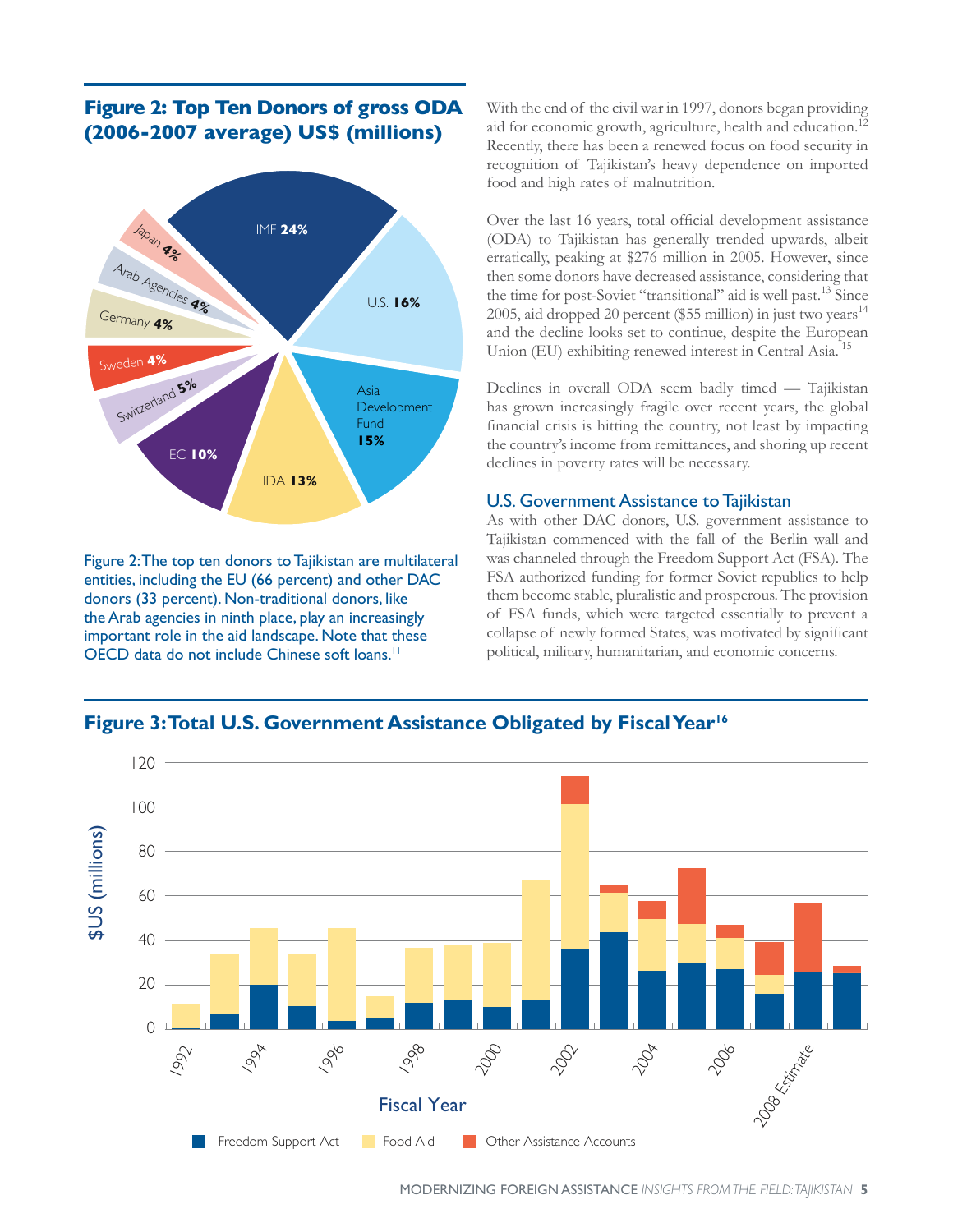The United States has been the largest ODA donor among both bi- and multi-lateral donors until 2007. The majority of early U.S. assistance was food aid (1992–1997), but after the civil war ended in 1997, the United States began to provide other economic assistance as well, almost entirely through the FSA.

Security assistance provided both through the State Department and by the Defense Department (DOD) began after the terrorist attack of September 11, 2001 with what appears to be a very significant input in 2002 and somewhat irregular amounts thereafter. *See figure 3.* 

The United States' emphasis, as reflected in its funding decisions, continues to be on 'Peace and Security' in a volatile region. The 'Peace and Security' objective has commanded the most funding of all five program areas since 2007. *See figure 4.* These funds are used for border security between Tajikistan and Afghanistan, counter-terrorism and counter-narcotics, strengthening the country's armed forces, and law enforcement capacity.

Funding figures for the DOD's activities in Tajikistan are difficult to confirm but the U.S. Embassy in Dushanbe provided some figures to the Save the Children research team. In FY 2008, in addition to funds from FSA and other development sources, DOD provided \$15 million for border security, counter narcotics, renovation of border posts and infrastructure. Another \$9.9 million $17$  was transferred to the State Department and USAID from DOD (through Section 1207) for community policing (\$2.2 million) and community development (\$7.3 million) among other activities. Added to funding already available through FSA, total funds for Peace and Security functions was about \$28.9 million.

Support to strengthen border security, counter-narcotics efforts, democratic reform, health, education and economic growth is *key to improving Tajikistan's role as a bulwark against regional threats, such*  as terrorism and drugs. [emphasis added] *—Congressional Budget Justification 2009, p. 595*

## Figure 4: Total U.S. Government Assistance by Program Area<sup>18</sup>

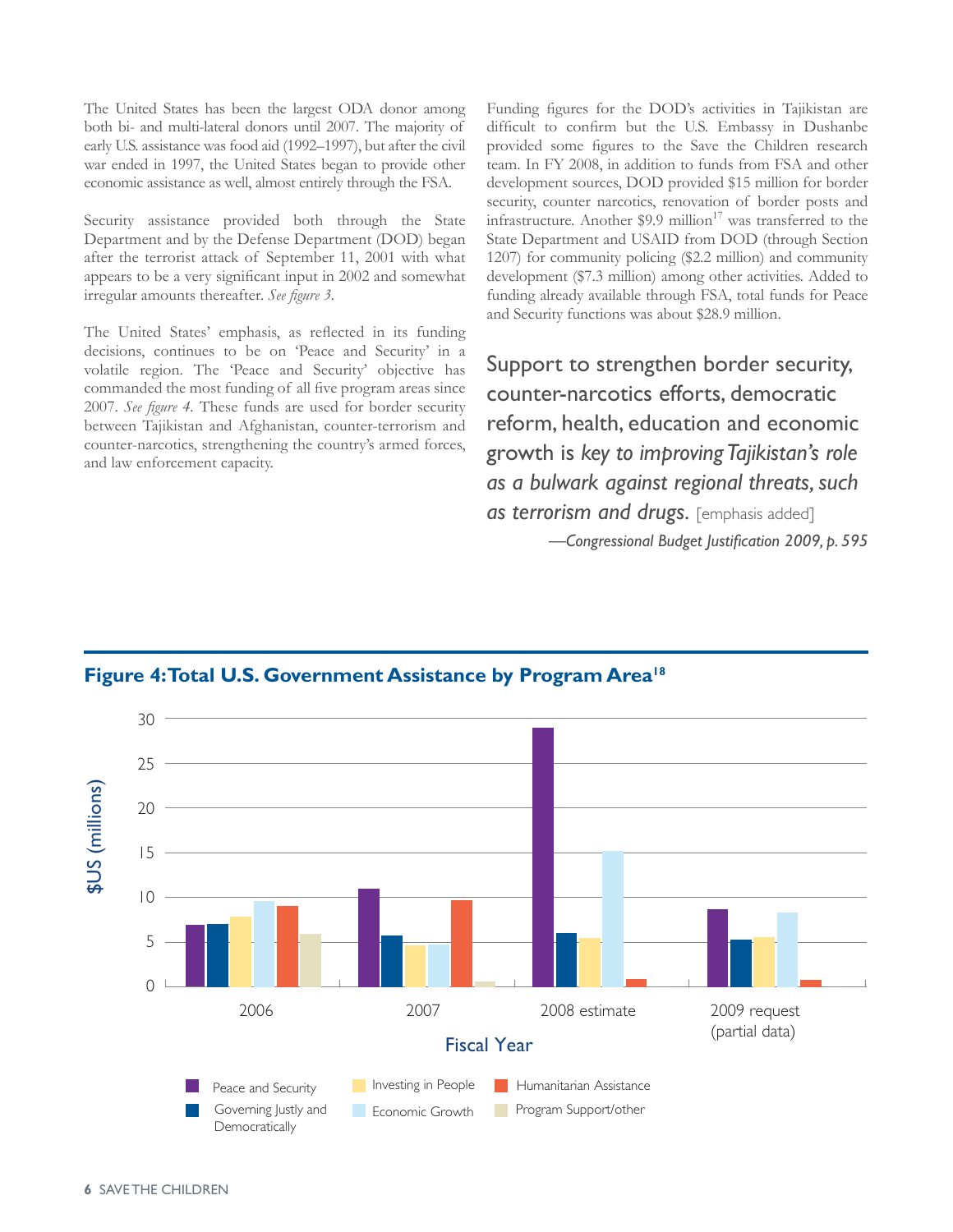Tajikistan does not appear to be receiving the considered attention and appropriate resources from U.S. policymakers, that would appear justified given the geo-strategic importance of Tajikistan with its physical proximity to Afghanistan, the nation's overall fragility, and the millions of Tajiks hovering on the edge of extreme poverty.

#### Mechanics of internal coordination in place

Tajikistan has only three U.S. government entities implementing funding on the ground, and a very small amount of PEPFAR funding,<sup>19</sup> making internal coherence and coordination presumably much less challenging than in other countries. Furthermore, USAID is the only U.S. development agency in the country. The Centers for Disease Control and Prevention (CDC) is implementing one health program through temporary visits and oversight from CDC staff based in Kazakhstan.

The engagement of the U.S. Ambassador to Tajikistan on development matters also reportedly facilitates in-country coordination among U.S. government entities, as do two Embassy working groups, one on security, border control and law enforcement, and one on development, that meet regularly to encourage coordination and coherence between the U.S. agencies working in country: State Department, DOD and USAID. Many implementing partners told the research team that they felt well-informed of USAID activities and plans in country due to the personal engagement of U.S. staff with them.

#### Minimal development presence

One of the central challenges facing USAID in leading a more comprehensive and sustainable development program in Tajikistan is its very small in-country presence. The USAID presence in Tajikistan is so small that it is hardly surprising that a voice from the field for development is not heard in Washington. The Dushanbe USAID office is a representational office, with the regional management office for USAID based in Almaty, Kazakhstan.<sup>20</sup> Correspondingly, Dushanbe's requests for traditional development funds to address longer-term poverty reduction and growth needs have yet to be positively received in Washington.

There is only one USAID Foreign Service Officer in Dushanbe (the USAID representative), one personal services contractor, and six foreign service nationals. Compared with other countries with similar sized programs, USAID is understaffed. In FY2008, Mali had a budget of nearly \$28 million and a staff of 11 Foreign Service Officers and four personal service contractors or other staff. Similarly, Nicaragua had a slightly smaller budget than Tajikistan of nearly \$26 million but nine Foreign Service Officers and three personal service contractors or other staff.<sup>21</sup>

We need a five-year strategy with guaranteed funding and flexibility. Planning and budgeting year-to-year and not knowing what you're getting — that's a problem…. Let the country teams have more input to the budgets and planning.

*—U.S. government employee in Tajikistan*

Dushanbe USAID staff also do not have the final authority for design and implementation of programs in the country, although they are involved in writing Requests for Applications and selecting contractors and grantees. Requests for Proposals are issued and all contracting done in Almaty, Kazakhstan.

#### A missed opportunity for soft power by smart development

Many interviewees said that the United States is missing an important opportunity in Tajikistan by not putting more funds towards use of its "soft" power, i.e. economic and poverty reduction-oriented assistance, programs for which the United States is viewed as having real strength and expertise. The appropriateness of certain security interventions such as securing weapons of mass destruction is granted, but interviewees said that programs aimed at producing positive economic results for families at the grassroots might be more effective in winning friends and security for the United States than the current mix of programs aimed at extremism, narcotics and border patrol.

The results from years of effort by USAID at central level governance reforms, and democracy promotion at the national level have not been satisfactory. Work at the national level is very difficult, especially in areas of democratic governance, media freedom, and development of political parties due to governmental controls of political debate.<sup>22</sup>

In contrast, development work and democracy promotion at the local level have produced significant results in several instances. USAID projects that focused on agricultural production, irrigation, land reform, and promotion of small and medium enterprises have succeeded in improving livelihoods and reducing poverty. However, only a relatively small portion of the total U.S. budget for Tajikistan has gone to such efforts over the past several years. For example, in FY 2008, about \$15 million went to Economic Growth activities as compared with nearly \$29 million for peace and security efforts.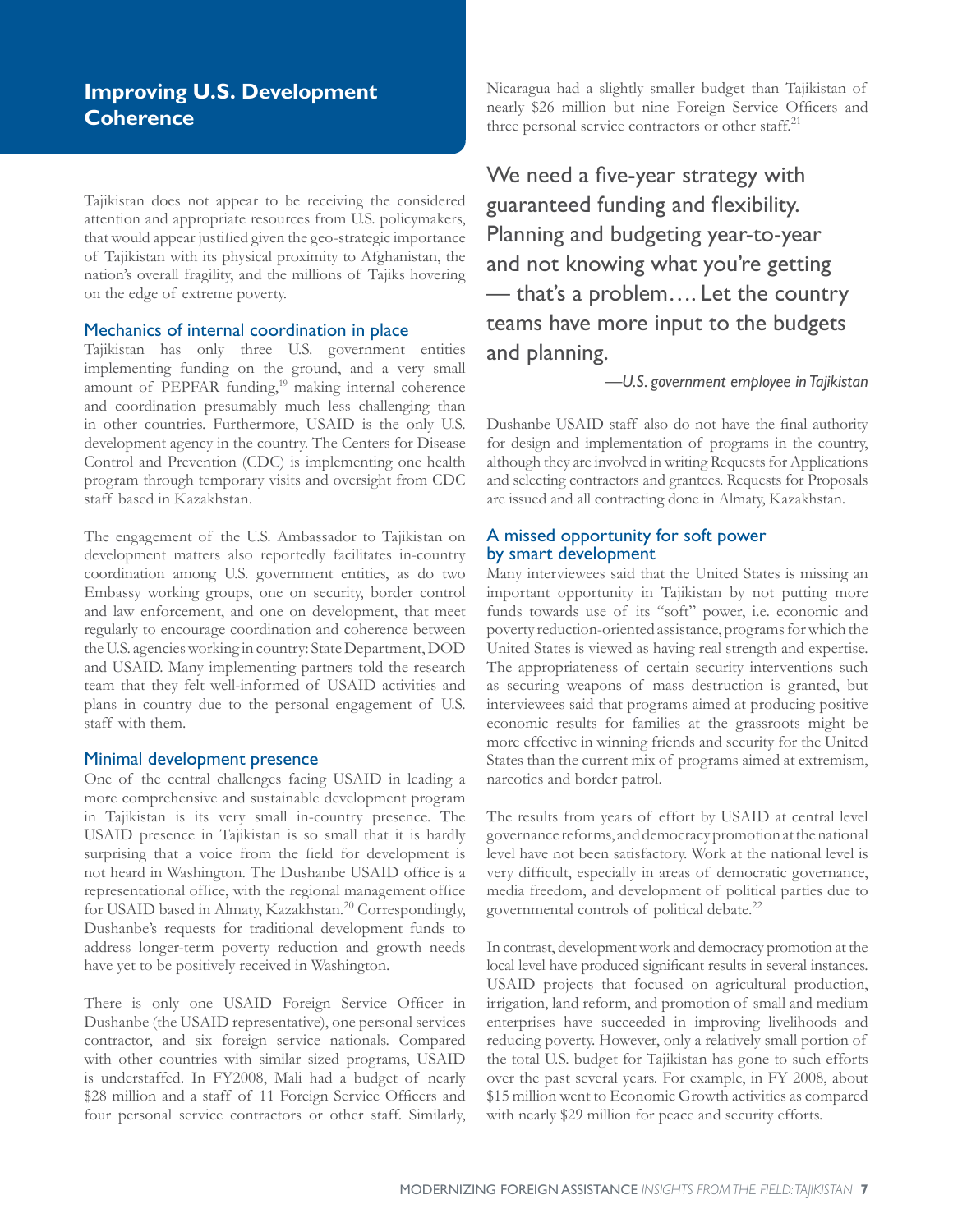FY2008 may have signaled a turnaround: State Department's request for funding for Economic Growth increased by \$3 million in 2008 with a little more requested in 2009. The biggest boost for economic growth activities may have come from the provision of \$7.3 million in funds from DOD for community development, indicating that at least one U.S. agency appreciates the importance of soft power.

#### External factors also undermine field based coherent strategic vision

The local USAID office has been advocating for long term funding streams focused on local level economic growth and social sector engagement, but Washington has not been listening. Local strategic advice and plans for a smart, coherent development approach emanating from USAID in Tajikistan are too often ignored because:

*Twelve-year-old Sayokhat with wheat from her family farm. Save the Children's household agriculture project is USAID-funded.*

- …poverty reduction *per se* is not a goal of the U.S. approach to the former Soviet Union nations. FSA objectives identify stability, security of weapons of mass destruction and support for transitions to democracy and free markets as top goals. Thus poverty reduction has not been emphasized despite the fact that the majority of the Tajik population live under the poverty line.
- …overall FSA funds are managed by the State Department because of the politically strategic objectives of the FSA. State Department's recent focus on Transformational Diplomacy tended to promote security and governance rather than economic growth and poverty reduction as most potentially transformative.
- …the war in Afghanistan brought about increased support for security reforms in Tajikistan oriented towards controlling the Afghan border but did not focus much attention to development.
- …Transformational Diplomacy reforms of 2006 recentralized decision-making regarding planning, strategy, and funding levels back to Washington D.C., and away from the realities on the ground.<sup>23</sup>

![](_page_7_Picture_8.jpeg)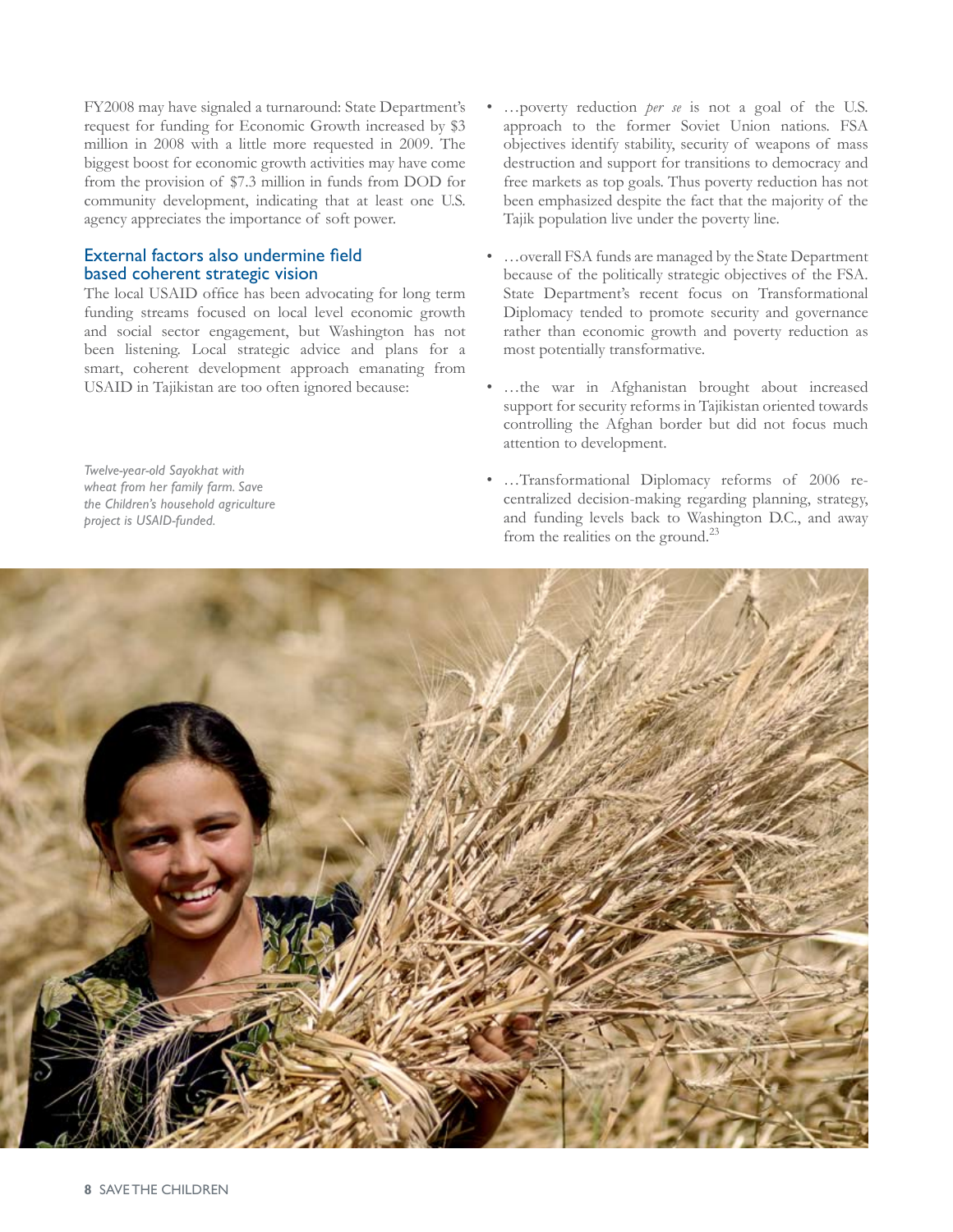## **Enhancing Local Ownership and Long-Term Sustainability**

For donors intent on building local capacity and ensuring sustainability and local ownership, Tajikistan presents a significant challenge and conundrum: it is a nation lacking some of the capacity necessary to achieve widespread growth and there are questions about the government's commitment to engage in the comprehensive reforms necessary for sustainable development. How should a donor build local capacity and ownership in such circumstances?

#### When the recipient nation is unwilling or unable?

Ideally, the recipient government ought to determine its development agenda; and donors should strive to align their programs with that agenda, and use government mechanisms wherever possible. At the present time, many donors feel this is not possible in Tajikistan given what the World Bank describes as "the country's weak institutions and poor governance."24

The Government of Tajikistan is seen by many development stakeholders as having mixed commitment to its own National Development Strategy (NDS).25 Commentators told the Save

**Figure 5: Bilateral ODA by Sector** 

**(2006-2007)27**

the Children interviewers that they believe the Government views the NDS as primarily a mechanism for securing donor funds. Donor representatives said the NDS lacks credibility: is too aspirational, has too many priorities, and carries a price tag twice the national budget.

The extent of alignment between Tajikistan and its donors is thus equivocal. Government expenditure in social sectors, particularly health and education, is low by international standards. In 2006, Government expenditure in education and health care was 4 percent and 1.4 percent of Gross Domestic Product, respectively, with almost a quarter of the national budget going to social sectors.26 By 2009 however, the percentage was up to 37 percent of the national budget. All DAC donors have also invested in the social sectors, likely a reflection of perceived need: 50 percent of all bilateral funding for 2006/07 has gone to the social sectors of education, health and other social sectors.

Instead, donors are focusing their "alignment efforts" on the second Poverty Reduction Strategy (PRS) which was jointly prepared by the Government of Tajikistan and the World Bank. The PRS addresses institutional and economic reforms, promotion of strong, sustainable economic growth and improvement of the social sectors.

![](_page_8_Figure_8.jpeg)

### **Figure 6: 2009 Tajikistan State Expendidure by function (Source MTEF)28**

![](_page_8_Figure_10.jpeg)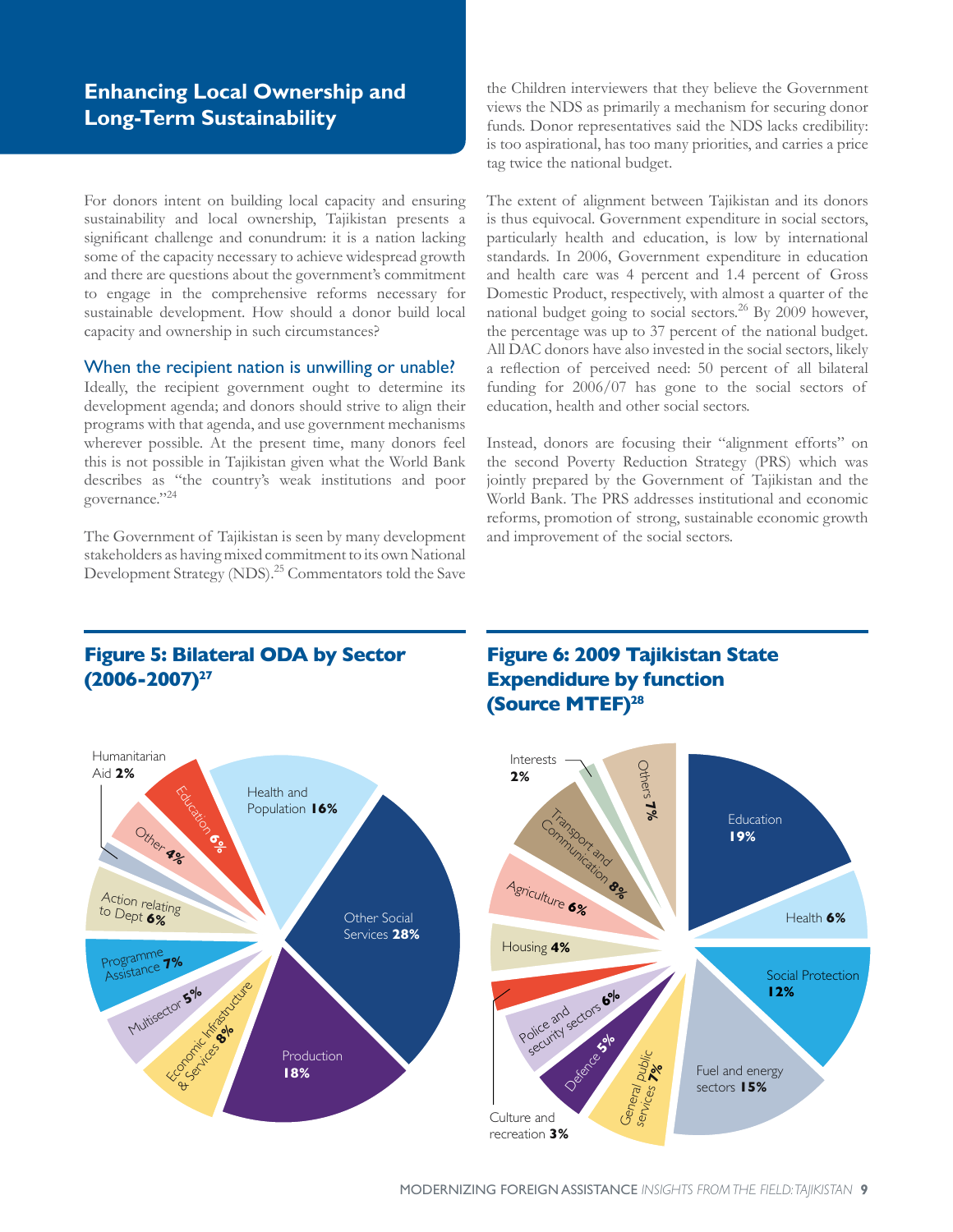It's good to give the money to the Government in order to empower them. Our experience here and elsewhere is mixed but it's a learning process for everyone. We agree with the Government to build capacity.

*—Multilateral donor*

In spite of questionable fiduciary practices by the Government of Tajikistan, several donors, including the World Bank, the Asian Development Bank, and the EU, have entrusted the Government with the responsibility of managing funds through direct budget and sector support, in some instances, or, more often, through sector budget support. These donors concluded that despite the risks, it was important to provide funding in this manner to develop the Government's capacity. Following a late 2007 discovery by the IMF that the Government had provided "inaccurate" information regarding serious financial violations underway since  $2001$ , $^{29}$ some donors reported in interviews that they have stopped providing budget support to the Government until an IMFmandated audit had been completed.

Other donors have been more cautious. Besides one small US\$50,000 grant that the Government of Tajikistan managed, the United Kingdom has not given budget support of any kind but expects to provide sectoral budget support in the near future to work on fiduciary challenges in the health sector — following a positive World Bank fiduciary assessment done in April 2008. The U.S. government works almost exclusively through project support, as is its practice in most countries.

#### Case Study 1: Soft power, smart development

Two successful USAID programs illustrate that effective poverty reduction and economic growth are possible at the local level. Indeed, increasing income and empowering people may do much to promote stability and democracy in the longer term.

Centralized controls, the end of the Soviet era and the civil war combined to cause severe disruptions in the agriculture sector which previously employed twothirds of the country's labor force.<sup>30</sup> Farmers lacked the resources, management and technical skills to keep critical irrigation canals functioning properly resulting in decreased agricultural output and economic decline. Under a five-year cooperative agreement awarded in 2004, an international NGO, working at the grassroots level, achieved significant success in addressing these challenges.

The NGO hired and trained local people as community organizers, used participatory methods to create democratic, self-governing water users associations, and provided technical assistance and training to rehabilitate the irrigation canals. As of mid-2008, thirty Water Users Associations (WUAs) were functioning as well as one WUA federation.

Transparency, good governance and fair representation of the farmers are resulting in increased organizational capacity of the WUAs and effective management of the irrigation systems by the farmers themselves. Because of the vastly improved use of land and water resources, agricultural productivity is increasing along with farmers' income; and environmental problems are being minimized.<sup>31</sup> WUA managers reported to the

researchers increased crop yields of 40-50 percent in 2008.32 In addition to managing the water, they are also developing cooperative marketing efforts in order to sell their produce in nearby towns, and this year, for the first time, exporting persimmons and grapes abroad.

Local ownership of the project is broad: although the original expectation was that farmers would bear 10 percent of the costs, they ultimately provided 31 percent; and local Ministry and government officials have been fully involved and informed of progress, participated in meetings and helped to resolve problems.

Another project, implemented through a three-year contract to an international development consulting firm, facilitated critical land reform measures and at the same time educated farmers about their new land rights and provided them with legal assistance to pursue and claim those rights.

The consulting firm established a government-led Working Group on Structural and Land Reform to assist the Government of Tajikistan to draft and pass amendments to the Land Code to improve land tenure security for farmers. Government Resolution No. 111, passed in mid-2007, allows farmers to choose the crops they wish to plant and sell them to whomever they choose. At the same time, the project educated farmers about their land rights through mass media, education, and training; and provided legal assistance to farmers through Legal Aid Centers run by local NGOs.<sup>33</sup> As farmers learn of their rights and receive project assistance, they are beginning to successfully challenge local authorities and investors (often the same persons) who try to continue to force them to grow particular crops.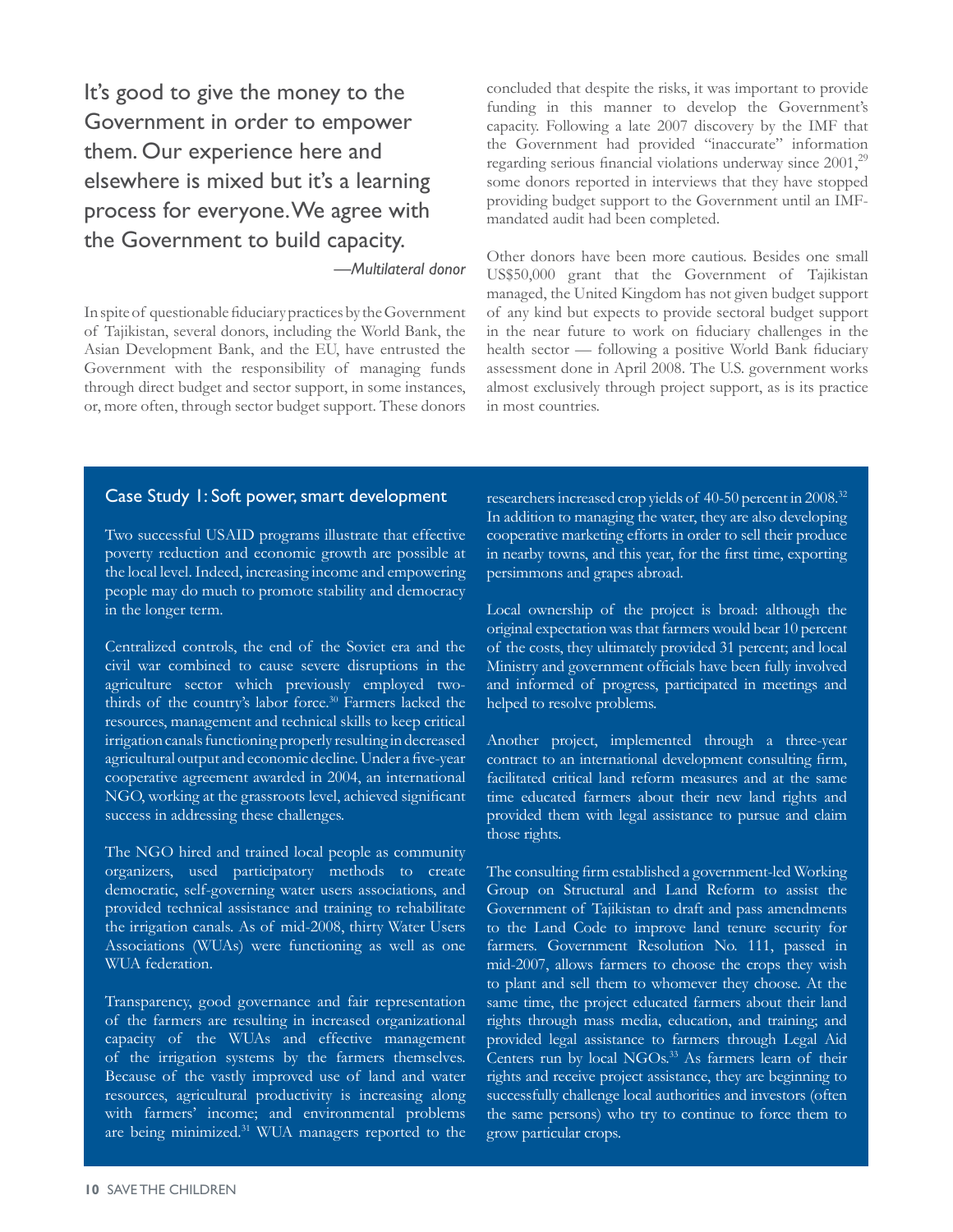#### Local and civil society interventions as a path to local ownership and sustainability

In states such as Tajikistan, where there are significant challenges to overcome in institutional and governance capacity, capacity building is one of the few avenues open to donors who seek to ensure national ownership of the development process.

USAID in Tajikistan aims to build local ownership in the government through capacity building of specific government personnel at both national and local levels. At the national level, efforts to strengthen capacity are difficult given that senior civil servants in almost all ministries are transferred very frequently. At the local level, however, such efforts are more effective because officials remain in their posts for long periods of time and are receptive to donor efforts to improve their skills. In some instances, there have been excellent results.

 ….for programs of 2–3 years' duration, there is no trace afterward. It takes 10 years at a minimum and 5 years at an absolute minimum. There are a lot of pilot programs here because of limited funding by donors.

*—Multilateral donor*

USAID has also had some success at building capacity at the grassroots level where communities and local government officials are most responsive to participatory development assistance. *See case studies.*

Money is reaching the poorest. Stepping away from long-term community-based programs is a mistake…USAID had been carrying out such programs in a number of places and doing a great job but moved away from it.

#### *—Representative, U.S. NGO*

In the past, when USAID was less focused on short-term outputs, USAID awarded three to five-year cooperative agreements in Tajikistan to carry out food security-oriented development programs at the grassroots level that achieved important results. These projects enabled the NGOs to engage local communities in the design of the projects and were geared toward long-term, sustainable results. Because of their extended timeframe and more flexible USAID requirements (since they were cooperative agreements, not contracts), these projects enabled NGOs to experiment with approaches to the particular development problems in the early phases of the project. Monitoring systems tracked progress so that necessary adjustments could be made to ensure achievement of goals and objectives. Unfortunately, the research team found a noticeable trend within USAID away from cooperative agreements towards contracts, and often with shorter terms.

*Six-year-old Shanoza eating soup and bread.* 

![](_page_10_Picture_11.jpeg)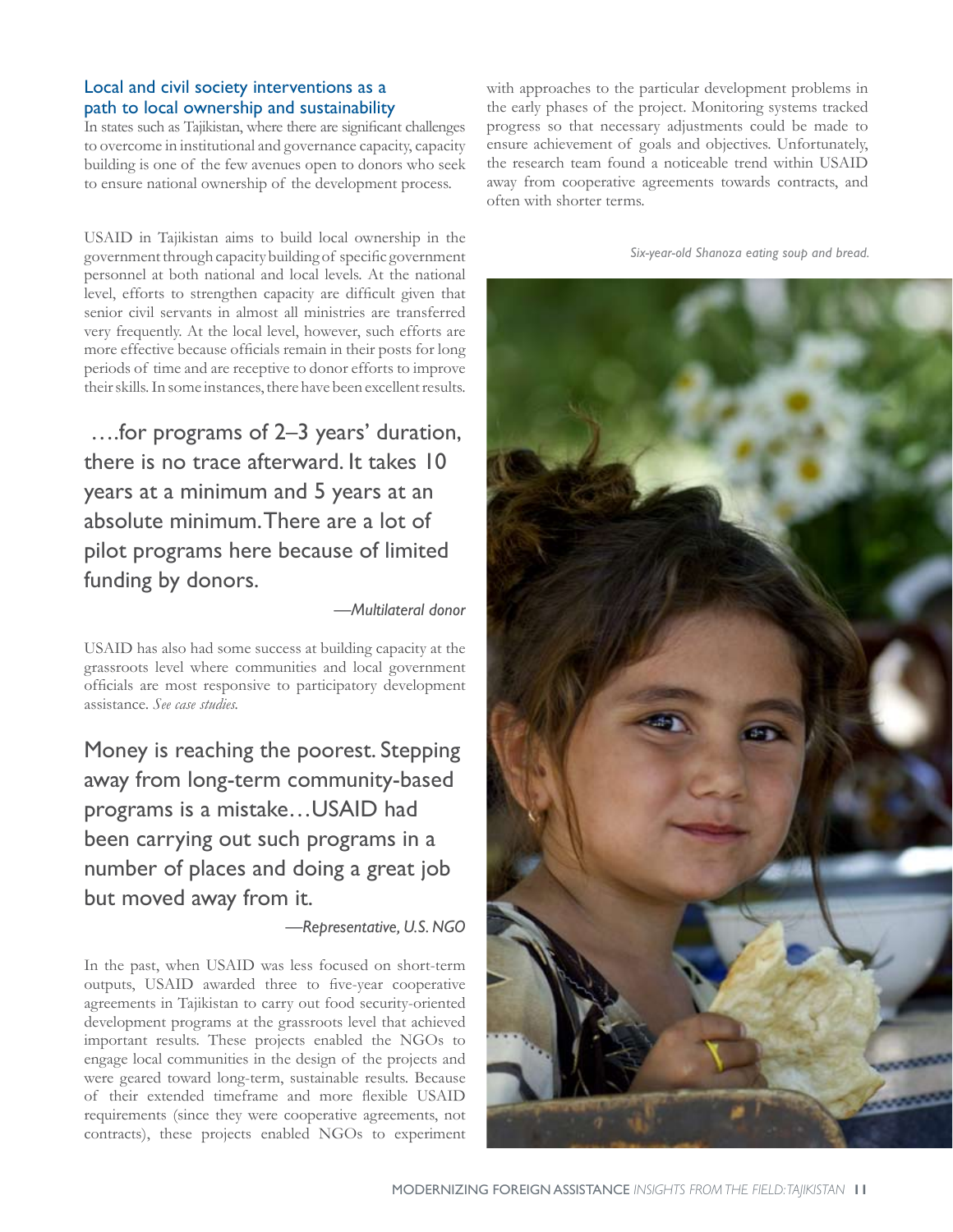## **Increasing Coordination with Partners**

Coordination with the recipient government as well as with other donors is essential in order to achieve optimal results in all development settings, but perhaps even more so in circumstances where weak government institutions are hardpressed to produce a consensus on development priorities. Donor coordination can help leverage donor funds and, where Government ministries are willing to engage, lessen the burden upon poorly capacitated ministries.

#### Weak donor coordination, lost opportunities?

In Tajikistan, there is not a strong tradition of coordination among the donors and little leadership or encouragement from the Government. One might expect the U.S, as the largest donor, and a nation with a strong strategic interest in a stable and secure Tajikistan, to be a leader in coordination efforts but it is not.

OECD/DAC donors, including the U.S., participate in the Donor Coordinating Council which was created in 2005 and is currently chaired by the Swiss. While there has been some coordination achieved through this mechanism, the prevailing view is that it functions largely as an informationsharing mechanism.

#### Targeted sectoral donor coordination

In April, 2008, DFID launched an effort to create the Joint Country Support Strategy (JCSS), a new coordination mechanism, intended to align the donors in support of the Poverty Reduction Strategy II and in accordance with the Paris Declaration. Eleven donor agencies are involved in the effort to create the JCSS. USAID is a participant but is not playing a leadership role.

 There are not many donors here and so we need to harmonize our efforts and align our work with the Government of Tajikistan priorities. We think this is how we can make the best use of donor money and minimize redundancies.

 *—Bilateral donor*

The U.S. has had more effective participation and coordination with both donors and the Government through specific sectoral groups. In a marked but encouraging departure from other development settings, the United States is now providing support to a donor sector wide approach in the health care financing component. A U.S. contractor that is working on land reform, joined with other donors and several Tajikistan government ministries to create a Government Working Group on Structural and Land Reforms. This group has played a useful role in drafting legislation that aims to increase farmers' rights such as access to land and the right to grow crops of their choice. *See case study I.* 

With weak government ownership of the development process and poor levels of donor coordination in the past, the formulation of a JCSS is encouraging and it is also encouraging that the U.S. is participating. Efforts like these need to be championed in Tajikistan with agreements reached on appropriate aid modalities depending on risk and responsibility associated with the Government.

#### Lack of coordination with non-DAC donors

As funding from OECD/DAC donors declines, assistance (often as soft loans) from non-DAC donors increases. Although non-DAC engagement with Tajikistan was quite small through 2002, it seems to be growing. Since 2006, China has provided over US\$ 600 million in soft loans to Tajikistan and is prepared to lend another \$400 million — primarily for infrastructure; it is already Tajikistan's biggest creditor.<sup>34</sup>

The Government of Tajikistan plays all of us against each other to try to maximize grants and loans. Getting reforms through is tough for us because the Government of Tajikistan will talk the talk but not walk the walk.

#### *—Bilateral (DAC) donor*

The influence of non-DAC donors on the Government of Tajikistan may be growing as non-DAC assistance is often devoted to improving infrastructure (energy, roads and transport) which is the priority interest of the Tajikistan Government. In contrast with traditional DAC donors, little direction and few conditions (aside from China tying almost all loans to Chinese companies $^{35}$ ) are attached to funding from the non-DAC countries and assistance is given primarily in the form of soft loans.

Western donor representatives indicated that there is no coordination between non-DAC donors and DAC donors nor between or among non-DAC donors themselves. Growing assistance from the non-DAC donors means that DAC donors may lose leverage and have a harder time persuading the Government to carry out reforms.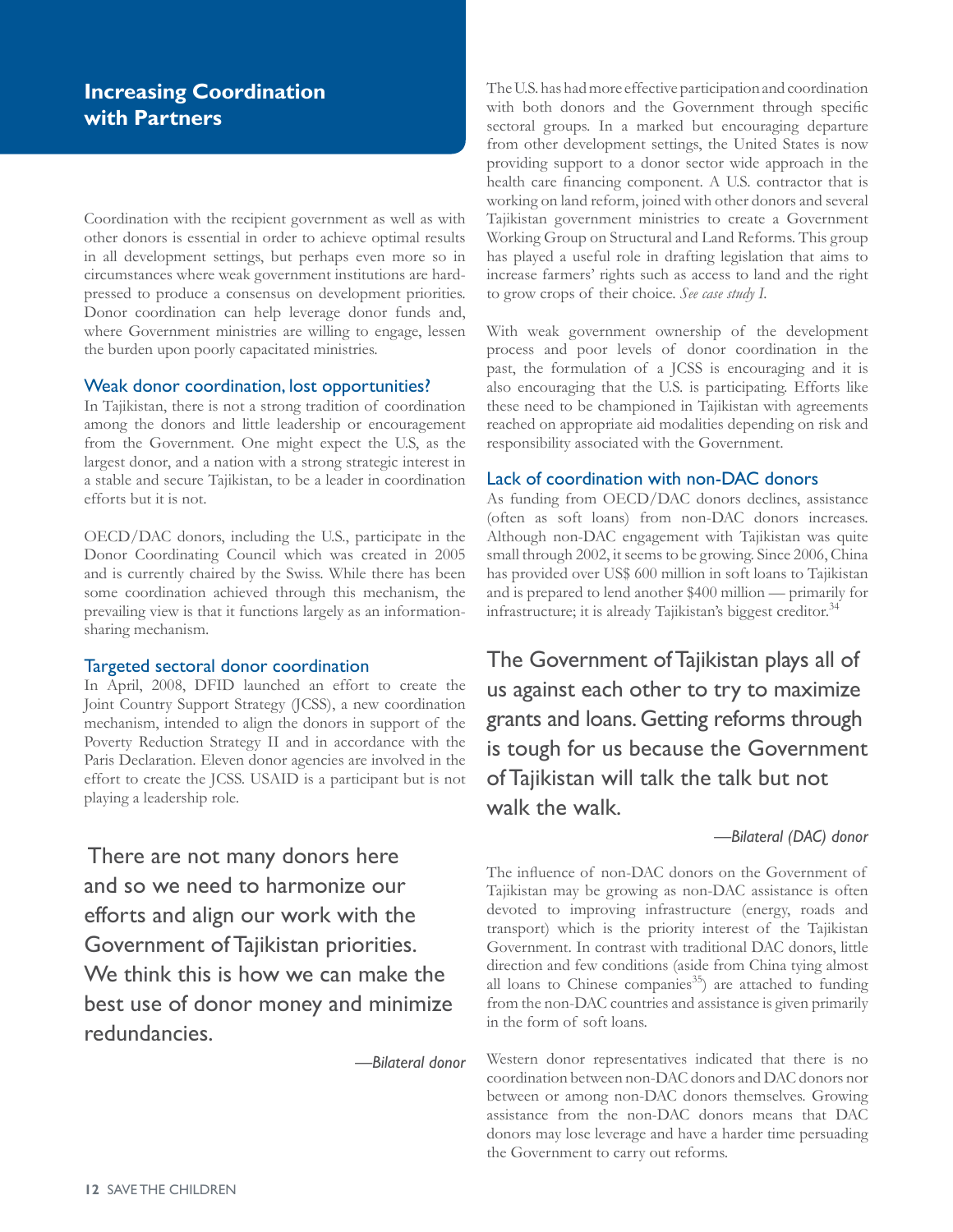#### Bureaucracy and lack of authority and flexibility undermines USAID responsiveness

USAID faces certain obstacles in its efforts to work constructively and efficiently with development partners, whether other donors, the Government of Tajikistan, or local governments and civil society. USAID in Tajikistan faces problems with lack of predictable funding, insufficient authority, and short-term funding streams.

## We have had good experience with USAID in the health sector. They do a lot of things but it is difficult to match with them because they have a particular structure.

#### *—International organization*

The lack of adequate representation in Tajikistan means insufficient authority to carry out important work, liaise with the Government and work with partners. The United States does coordinate and work with other donors in various sectors (agriculture, health, education, etc.) but these agencies often experience difficulty partnering with the U.S. government. Donors find that it is difficult to have a joint approach with the U.S. to a common problem.

For example, a joint assessment was planned by the World Bank, the World Health Organization, the Food and Agriculture Organization, and UNICEF that was to be carried out with the Tajikistan Government set to contribute 50 percent of the funds needed. The donors asked the U.S. to join the assessment but USAID, given its vertical structure, had to discuss the issue with the regional Almaty office before agreeing. Ultimately the U.S. Navy came from Afghanistan to do essentially the same assessment rather than joining the multi-donor, Tajikistan-based effort.

## You have to go to the top of USAID when you want a decision.

#### *—Multilateral donor*

In attempting to move forward on a USAID project with the Government, no one at the USAID office had the authority to sign a Memorandum of Understanding with the Government of Tajikistan on behalf of one of its sub-contractors implementing a USAID-funded project. It was necessary to wait for the USAID Central Asia regional officials from Almaty, Kazakhstan to fly to Dushanbe and to sign the MOU.

Like all USAID programs, the Tajikistan country program has been operating on a continuing resolution for three out of the past four years. USAID in Dushanbe does not know until the last month of the fiscal year what its annual budget will be. At least one USAID contractor was forced to give 90 day notices that they will shut down their programs because of funding uncertainties.

#### Case Study II: Sustainable results possible through long term agreements

Smart development will require USAID to once again undertake long term planning and enter into longer term agreements. In the past, three to five-year food security cooperative agreements have achieved significant results at the grassroots level.

With USAID funds, one international NGO carried out two community mobilization programs in border regions of Tajikistan. The first program, the Peaceful Communities Initiative (PCI), focused on meeting resource needs, building linkages between different ethnic groups, and connecting ethnically-disenfranchised communities to governments. The second program, the Community Action Investment Program (CAIP), promoted economic opportunities and job creation. The field study found that one to three years after program completion, "CAIP and PCI communities showed sustained initiative to maintain or improve conditions in their communities….93 percent of surveyed projects are still being actively used by the community after our programs closed."

Respondents also reported that relationships between communities and local government were much improved. "Seventy-three percent of Community Action Group members feel it is easier now to approach local government than it was before the start of the programs, and 68 percent have witnessed local government becoming more involved in community activities."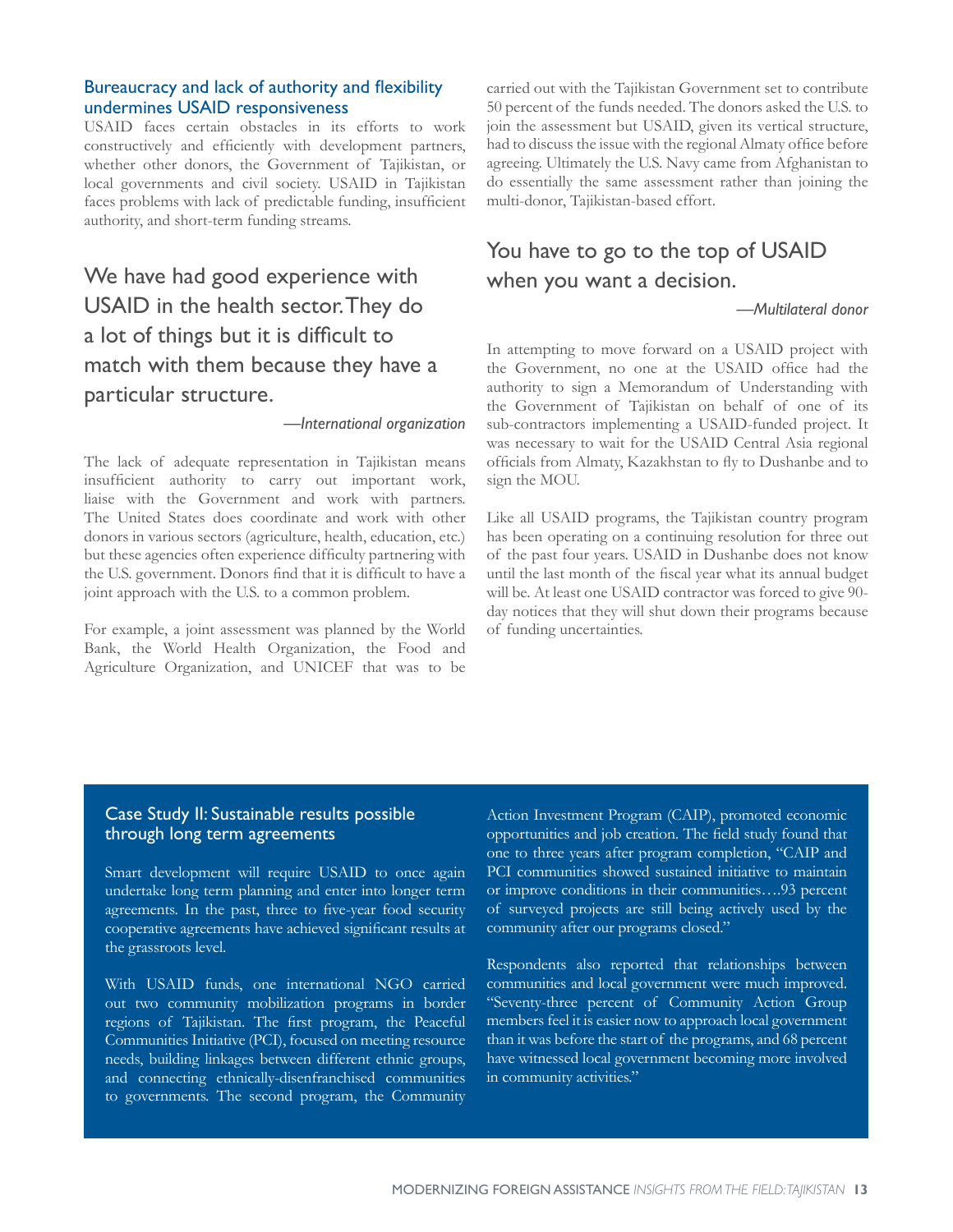# **Endnotes**

- 1 International Crisis Group, Tajikistan: On the Road to Failure, Asia Report No. 162 — 12 February 2009. Congressional Research Service, Report for Congress. Tajikistan: Recent Developments and U.S. Interests, Order Code 98-594, Updated July 10, 2008.
- 2 UN Tajikistan Information Platform, Situation Update, www.untj. org/SituationUpdate/index.php?id=1702.
- 3 https://www.cia.gov/library/publications/the-world-factbook/ geos/ti.html.
- 4 *Ibid*, p. 4.
- 5 Poverty rate is defined as having incomes of less than \$1 a day. International Development Association and International Finance Corporation Country Partnership Strategy for the Republic of Tajikistan for the Period FY 06–09, October 3, 2005, p. 2; World Bank, Tajikistan Country Brief 2008.
- 6 World Bank, Tajikistan—Country Brief 2008, http://web.worldbank.org/WBSITE/EXTERNAL/COUNTRIES/ECAEXT/TA JIKISTANEXTN/0,,contentMDK:20630697~menuPK:287255~ pagePK:141137~piPK:141127~theSitePK:258744,00.html.
- 7 International Monetary Fund, "First Assessment Under the 2008 Staff-Monitored Program, IMF Country Report No. 08/382, December, 2008". http://www.imf.org/external/pubs/ft/scr/2008/ cr08382.pdf.
- 8 UNDP Tajikistan, Report on Monitoring Early Warning Indicators Tajikistan, March 2009.
- 9 World Food Program, http://www.wfp.org/countries/Tajikistan.
- 10 OECD Database, http://stats.oecd.org/wbos/Index. aspx?datasetcode=TABLE2A, accessed on 29 April 2009 at 11.29am.
- 11 OECD, Aid at a Glance, http://www.oecd.org/ dataoecd/24/20/1882885.gif.
- 12 Interviews undertaken with donors, December, 2008 and data from their websites.
- 13 Interviews undertaken, December, 2008.
- 14 http://stats.oecd.org 2006: US\$240 million, and 2007: US\$205 million total ODA net disbursements, in 2006 constant dollar values. Interviews with OECD/DAC donors indicate that total ODA declined in 2008 as well.
- 15 The EC which currently has a regional arrangement similar to USAID is about to upgrade its own Tajikistan office to the status of full-fledged mission. DFID opened an office in Tajikistan in 2003 although it had provided humanitarian assistance through the International Committee of the Red Cross and UNHCR prior to this. DFID's assistance has been focused on pro-poor economic growth and improving governance.. DFID, "Central Asia, South Caucasus & Moldova. Regional Assistance Plan", June, 2004, p. 30.
- 16 Sources include U.S. State Department, U.S. Government Assistance to and Cooperative Activities with Eurasia, Annual report FY 2000–FY 2008, http://www.state.gov/p/eur/rls/rpt/. For data prior to FY2001, data for FSA was taken from U.S. State Department, Foreign Operations Appropriated Assistance: Tajikistan web page.
- 17 CRS report to Congress, Department of Defense "Section 1207" Security and Stabilization Assistance: A Fact Sheet, by Nina M. Serafino, Order Code RS22871, Updated November 25, 2008.
- 18 FY2009 data is partial as it only reflects requests for State Department controlled accounts — there is, for instance, no data on DOD spending. Primary Source is U.S. State Department, U.S. Government Assistance to and Cooperative Activities with Eurasia, Annual report FY 2000–FY 2008, http://www.state.gov/p/ eur/rls/rpt/; and the Congressional Budget Justifications for 2002–2009.
- 19 http://www.pepfar.gov/documents/organization/107838.pdf For FY2008, USAID had slightly more than \$700,000. and the Department of Defense, less than \$400,000 in PEPFAR funds.
- 20 Except for Afghanistan that has its own mission, Almaty is the USAID management office for all Central Asian countries.
- 21 Senate Committee on Foreign Relations, Embassies Grapple to Guide Foreign Aid, 16 November 2007 (The Lugar Report].
- 22 International Crisis Group, p. 1.
- 23 Under the F process, USAID missions set aside their own fielddeveloped multi-year strategies and began preparing annual Operational Plans that indicate work to be carried out to meet each priority objective (i.e. Peace and Security, Governing Justly and Democratically, etc.).See "Foreign Assistance Reform: Views from the Ground", InterAction, 2007. http://interaction.org/files. cgi/6528\_Sec9\_InterAction\_Foreign\_Assistance\_Briefing\_Book.pdf.
- 24 World Bank, Tajikistan—Country Brief 2008, *op. cit*. Also see, Ernst & Young, National Bank of Tajikistan, Report of Special Audit Executive Summary, 2009 for results of audit on IMF misreporting case.
- 25 "National Development Strategy of the Republic of Tajikistan for the Period to 2015", Regional Conference on MDG based NDS and PRSP, 15–17 March 2007, Dushanbe, Tajikistan.
- 26 World Bank, Tajikistan Second Programmatic Public Expenditure Review (In Four Volumes) Volume I: Main Report, June 12, 2008.
- 27 OECD, Aid at a Glance, *op cit.*
- 28 Tajikistan Ministry of Finance, Medium-Term Expenditure Framework, 2009.
- 29 International Crisis Group, *op cit,* p. 13. Since 2001, the National Bank had been giving the IMF false information about the use of its reserves in order to continue receiving loans and debt relief.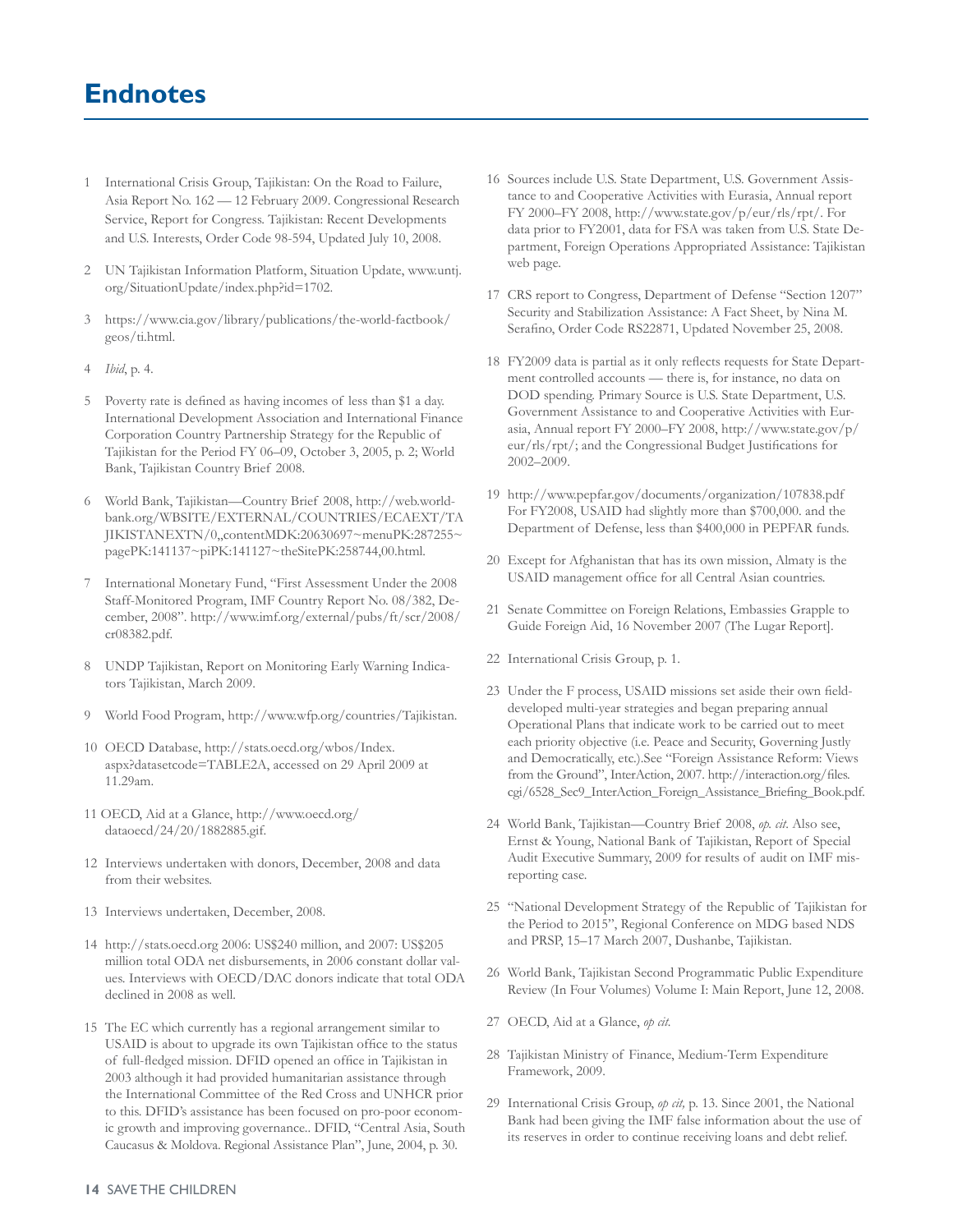- 30 International Development Association and International Finance Corporation Country Partnership strategy for the Republic of Tajikistan for the Period FY06–09, October 3, 2005, p. 6.
- 31 Winrock International, "USAID's Water Users Associations Support Program (WUASP) Tajikistan. Increased Agricultural Productivity Through Improved Water Management", April, 2008.
- 32 Field visit by the Save the Children research team with 11 managers of WUAs in Rudaki District near Dushanbe on December 12, 2008.
- 33 USAID/Central Asian Republics, "USAID Land Reform and Market Development Project. Tajikistan", undated.
- 34 The Chinese Eximbank has provided US\$604 million in loans with preferential credits and provided a \$30 million grant, all for infrastructure projects. Kassenova, Nargis, "China as an Emerging Donor in Tajikistan and Kyrgyzstan", IFRI Russia/NIS Ctr., January, 2009, p. 15, 28.
- 35 *Ibid*, p. 8–9.